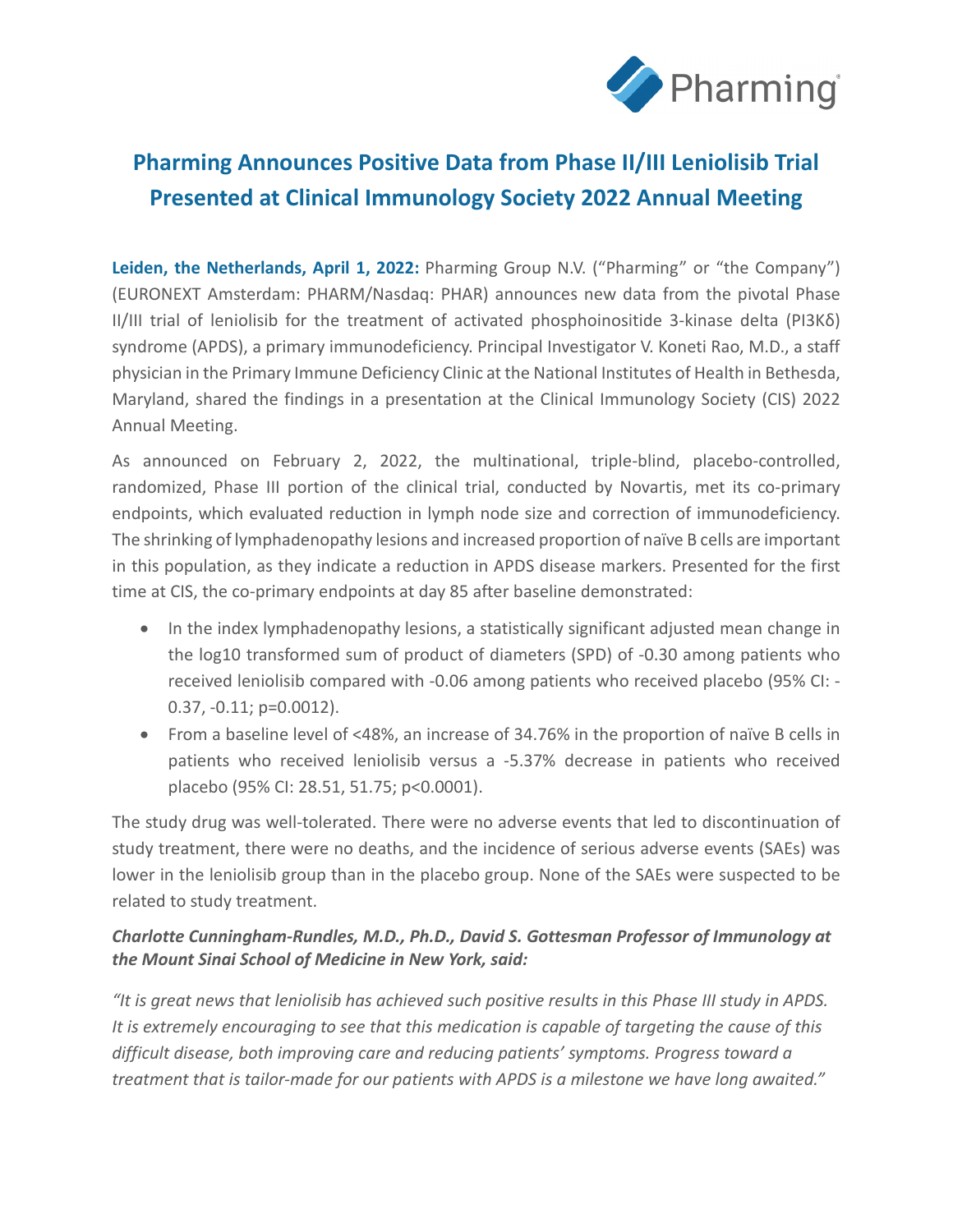

Pharming plans to begin submitting global regulatory filings for leniolisib in the second quarter of 2022 and, subject to approval, launching the treatment in the U.S. in the first quarter of 2023 and starting a series of European launches in the second half of 2023.

# *Anurag Relan, Chief Medical Officer of Pharming, commented:*

*"Pharming is delighted that leniolisib achieved significance in both co-primary endpoints and was well tolerated in these APDS patients, as the product's approval would address an unmet need for those with this rare disease, who currently rely on supportive therapies such as antibiotics and immunoglobulin replacement therapy. In addition to working closely with regulatory authorities across the globe to make leniolisib available to immunologists, hematologists, and their patients, we will continue to develop this treatment through our openlabel extension study and two additional studies that will enroll children under the age of 12, as well as potentially extending the geographic reach of the product."*

## **About Activated Phosphoinositide 3-Kinase δ Syndrome (APDS)**

APDS is a rare primary immunodeficiency that affects approximately one to two people per million. Also known as PASLI, it is caused by variants in either of two genes, PIK3CD or PIK3R1, that regulate maturation of white blood cells. Variants of these genes lead to hyperactivity of the PI3Kδ (phosphoinositide 3-kinase delta) pathway.1,2 Balanced signaling in the PI3Kδ pathway is essential for physiological immune function. When this pathway is hyperactive, immune cells fail to mature and function properly, leading to  $immunodeficiency$  and dysregulation. $1,3$  APDS is characterized by severe, recurrent sinopulmonary infections, lymphoproliferation, autoimmunity, and enteropathy.<sup>4,5</sup> Because these symptoms can be associated with a variety of conditions, including other primary immunodeficiencies, people with APDS are frequently misdiagnosed and suffer a median 7-year diagnostic delay.<sup>6</sup> As APDS is a progressive disease, this delay may lead to an accumulation of damage over time, including permanent lung damage and lymphoma.<sup>4-7</sup> The only way to definitively diagnose this condition is through genetic testing.

## **About leniolisib**

Leniolisib is a small-molecule inhibitor of the delta isoform of the 110 kDa catalytic subunit of class IA PI3K with immunomodulating and potentially anti-neoplastic activities. Leniolisib inhibits the production of phosphatidylinositol-3-4-5-trisphosphate (PIP3). PIP3 serves as an important cellular messenger specifically activating AKT (via PDK1) and regulates a multitude of cell functions such as proliferation, differentiation, cytokine production, cell survival, angiogenesis, and metabolism. Unlike PI3Kα and PI3Kβ, which are ubiquitously expressed, PI3Kδ and PI3Kγ are expressed primarily in cells of hematopoietic origin. The central role of PI3K $\delta$  in regulating numerous cellular functions of the adaptive immune system (B-cells and, to a lesser extent, T cells) as well as the innate immune system (neutrophils, mast cells, and macrophages) strongly indicates that PI3K $\delta$  is a valid and potentially effective therapeutic target for several immune diseases.

To date, leniolisib has been well tolerated during both the Phase 1 first-in-human trial in healthy subjects and the Phase II/III registration-enabling study.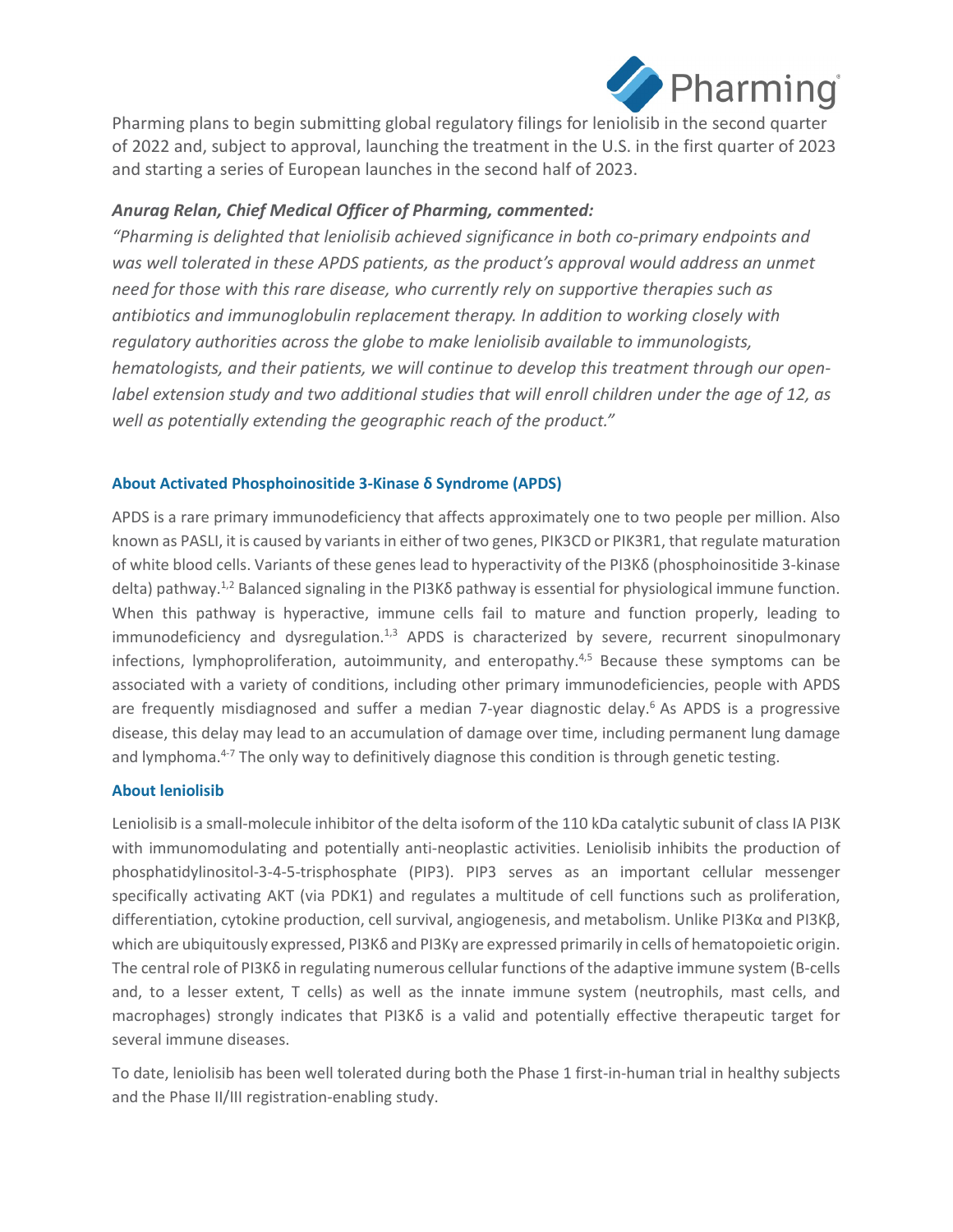

## **About Pharming Group N.V.**

Pharming Group N.V. is a global, commercial stage biopharmaceutical company developing innovative protein replacement therapies and precision medicines for the treatment of rare diseases and unmet medical needs.

The flagship of our portfolio is our recombinant human C1 esterase inhibitor (rhC1INH) franchise. C1INH is a naturally occurring protein that down regulates the complement and contact cascades in order to control inflammation in affected tissues.

Our lead product, RUCONEST®, is the first and only plasma-free rhC1INH protein replacement therapy. It is approved for the treatment of acute hereditary angioedema (HAE) attacks. We are commercializing RUCONEST<sup>®</sup> in the United States, the European Union and the United Kingdom through our own sales and marketing organization, and the rest of the world through our distribution network.

In addition, we are investigating the clinical efficacy of rhC1INH in the treatment of further indications, including pre-eclampsia, acute kidney injury and severe pneumonia as a result of COVID-19 infections.

We are also studying our oral precision medicine, leniolisib (a phosphoinositide 3-kinase delta, or PI3K delta, inhibitor), for the treatment of activated PI3K delta syndrome, or APDS. World-wide rights for leniolisib were licensed from Novartis AG in 2019. Leniolisib met both of its primary end points in a registration enabling Phase 2/3 study in the United States and Europe. We are targeting global regulatory filings for leniolisib from Q2 2022 onwards.

Additionally, we entered into a strategic collaboration with Orchard Therapeutics to research, develop, manufacture and commercialize OTL-105, a newly disclosed investigational ex-vivo autologous hematopoietic stem cell (HSC) gene therapy for the treatment of HAE.

Furthermore, we are leveraging our transgenic manufacturing technology to develop next-generation protein replacement therapies, most notably for Pompe disease, which is currently in preclinical development.

#### **Forward-looking Statements**

*This press release contains forward-looking statements, including with respect to timing and progress of Pharming's preclinical studies and clinical trials of its product candidates, Pharming's clinical and commercial prospects, Pharming's ability to overcome the challenges posed by the COVID-19 pandemic to the conduct of its business, and Pharming's expectations regarding its projected working capital requirements and cash resources. These statements are subject to a number of risks, uncertainties and assumptions, including but not limited to: the scope, progress and expansion of Pharming's clinical trials and ramifications for the cost thereof; and clinical, scientific, regulatory and technical developments. In light of these risks and uncertainties, and other risks and uncertainties that are described in Pharming's 2020 Annual Report and the Annual Report on Form 20-F for the year ended December 31, 2020 filed with the U.S. Securities and Exchange Commission, the events and circumstances discussed in such forwardlooking statements may not occur, and Pharming's actual results could differ materially and adversely*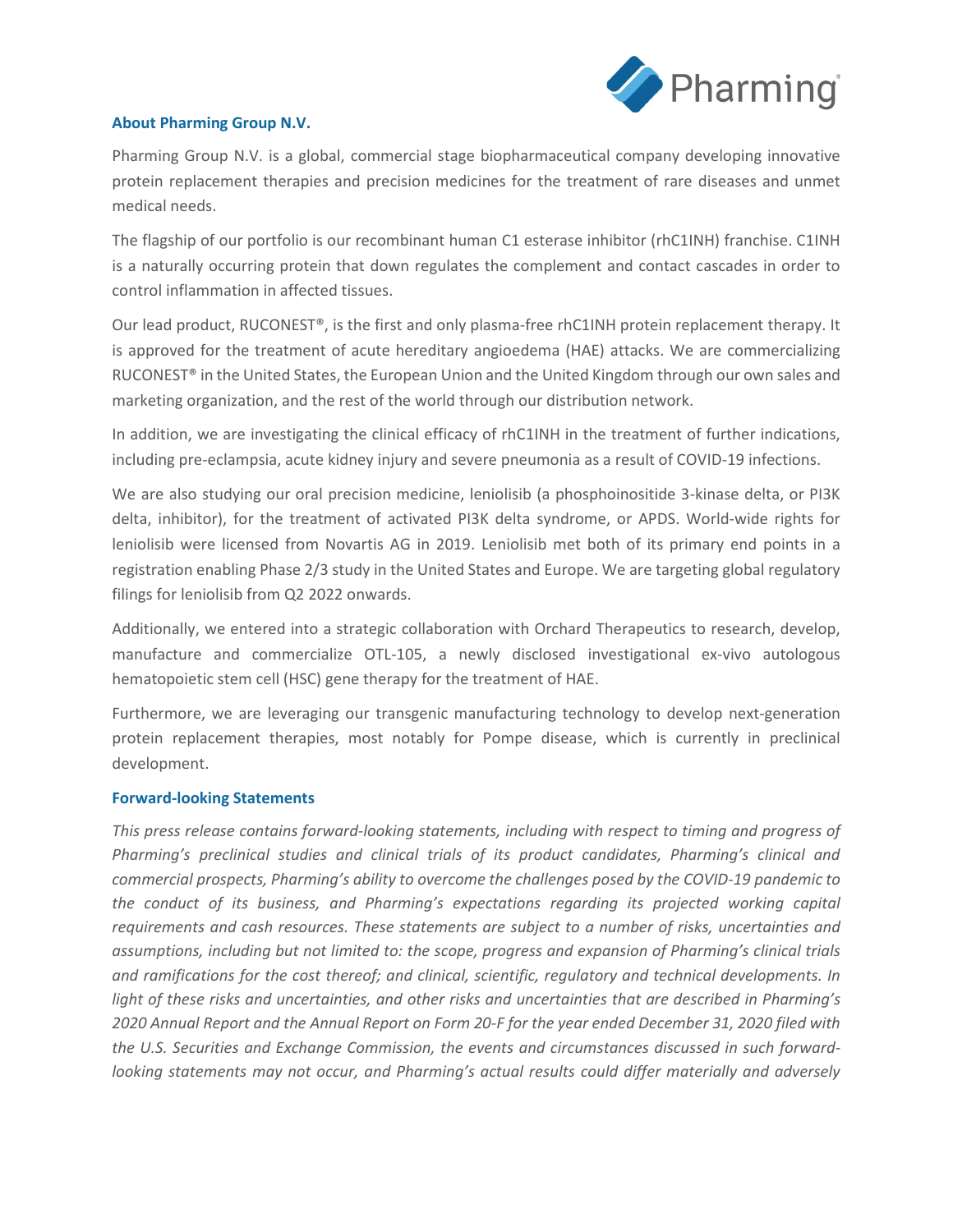

*from those anticipated or implied thereby. Any forward-looking statements speak only as of the date of this press release and are based on information available to Pharming as of the date of this release.*

### **References:**

- 1. Lucas CL, et al. Nat Immunol. 2014;15:88-97.
- 2. Elkaim E, et al. J Allergy Clin Immunol. 2016;138(1):210-218.
- 3. Nunes-Santos C, Uzel G, Rosenzweig SD. J Allergy Clin Immunol. 2019;143(5):1676-1687.
- 4. Coulter TI, et al. J Allergy Clin Immunol. 2017;139(2):597-606.
- 5. Maccari ME, et al. Front Immunol. 2018;9:543.
- 6. Jamee M, et al. Clin Rev Allergy Immunol. 2019;May 21.
- 7. Condliffe AM, Chandra A. Front Immunol. 2018;9:338.

#### **For further public information, contact:**

*Pharming Group, Leiden, The Netherlands* Sijmen de Vries, CEO: T: +31 71 524 7400 Susanne Embleton, Investor Relations Manager: T: +31 71 524 7400 E: investor@pharming.com *FTI Consulting, London, UK*  Victoria Foster Mitchell/Alex Shaw T: +44 203 727 1000 *FTI Consulting, USA* Jim Polson T: +1 (312) 553-6730 *LifeSpring Life Sciences Communication, Amsterdam, The Netherlands* Leon Melens T: +31 6 53 81 64 27 E: pharming@lifespring.nl *US PR:* Emily VanLare E: [Emily.VanLare@precisionvh.com](mailto:Emily.VanLare@precisionvh.com) T: +1 (203) 985 5596 *EU PR:*